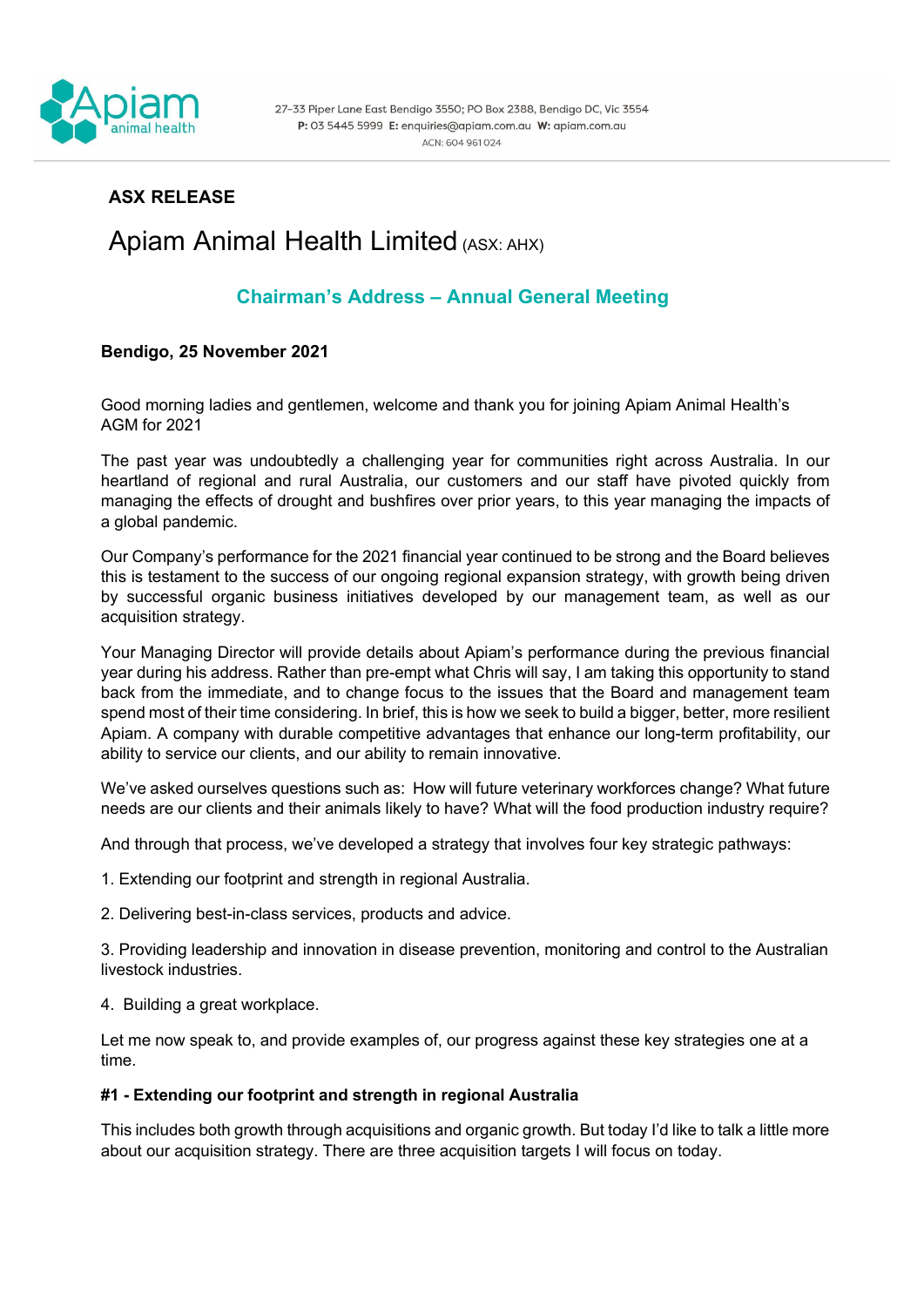

Firstly, acquisitions of further dairy and mixed animal vet clinics that can be rapidly integrated into our existing dairy and mixed regional structure. Our agreement to acquire Horsham Veterinary Hospital, announced in October of this year, is an example of this. This acquisition fits directly into our existing Western Victorian clinic network, and there are many immediate operating benefits and synergies identified.

A second type of acquisition target that we seek are clinics in the fast-growing, under-serviced corridors of regional Australia. These are often veterinary clinics which deal predominantly with companion animals - dogs, cats and horses. Our agreement to acquire the Golden Plains Group, announced in August this year, is an example of this. The Golden Plains Group has two high-performance veterinary clinics – one in Bannockburn, on the outskirts of Geelong, and one at Smythesdale, near Ballarat. These locations are currently among the fastest growing regions in Victoria. These, together with our nearby start-up clinics at Highton and Torquay North means that Apiam now has a significant presence in this peri-urban region. We are sharing staff and leveraging our cost base across our clinic network in the area and are in a very strong position to capture the long-term potential of this high-growth region.

The final acquisition target that I will speak to today is within the equine industry. The veterinary equine industry in Australia is currently highly fragmented, and we see considerable opportunities from expansion, and harnessing the scale, skill and assets that Apiam currently possesses. Our acquisition strategy is to acquire large high performance equine clinics in key regions for the Australian equine industry. The acquisition of Scenic Rim Veterinary Services in Queensland and Agnes Banks Equine Clinic in New South Wales are both examples of this. These are two high-performance equine cornerstone clinics that will form a base for continued expansion within the equine sector in each respective state, as well as offering feeder clinics access to specialist equine skills and knowledge from which to leverage revenue opportunities and industry leading resources in their local markets.

One last important point on our acquisition strategy. The peri-urban regions of Australia and the Australian equine market not only offer significant growth opportunities for Apiam but also offer stable revenue streams with low correlation to the revenue generated from our pig, feedlot and dairy businesses. Thus, through these acquisitions we expect not only to build a larger Apiam, but we also expect to build a more resilient Apiam.

#### #2 - Delivering best-in-class services, products and advice

While generic product lines can be commoditised, quality service and unique product lines are less likely to be. Apiam is committed to delivering best-in-class services, products and advice not only because it is in the clear interest of our clients to do so, but also because of the enduring competitive advantages that accrue to Apiam when clients know they are properly serviced.

We consider an appropriately skilled and committed workforce as a key element of this strategy, and this is also an area where we can use our scale to our advantage. Apiam is consistently reinforcing and maintaining our impressive team of expert staff who, together, hold the complete range of specialist skills and expertise that are required to fully service a client. This can be at an individual level or alternatively shared across the team, providing specialist and expert advice to other staff members regardless of location.

For example, in early 2021, Dr John Carr joined Apiam to reinforce our already strong swine team. John is Australia's only practicing registered specialist in swine medicine and has a wealth of experience across the globe. He has authored 25 books, published over 32 peer-reviewed scientific papers and has presented papers, or been invited as a key-note speaker, at veterinary and pig industry events on more than 500 occasions. Apiam has employed John not only to provide consultancy services to our pig clients, but also to train and upskill our own staff.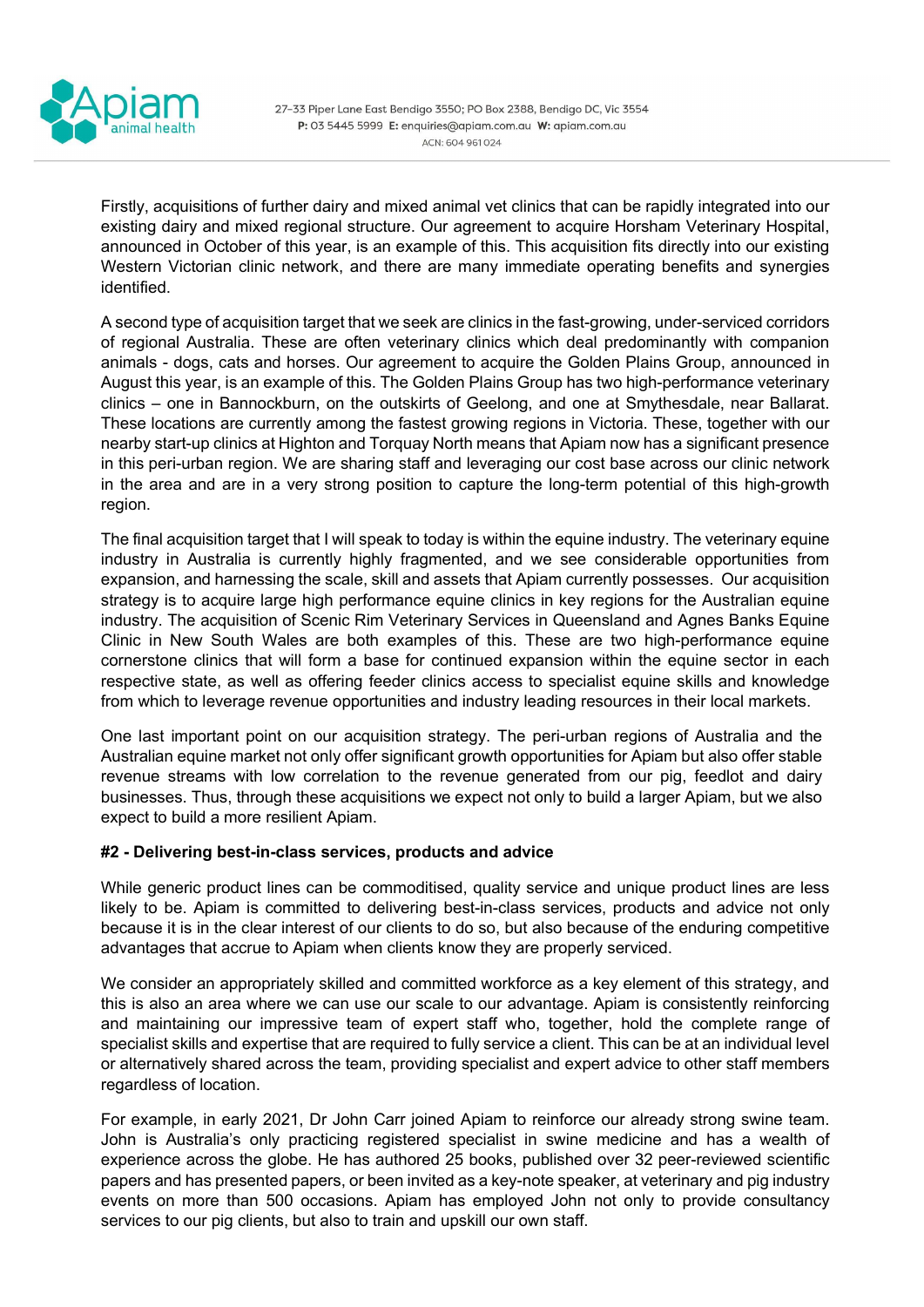

27-33 Piper Lane East Bendigo 3550; PO Box 2388, Bendigo DC, Vic 3554 P: 03 5445 5999 E: enquiries@apiam.com.au W: apiam.com.au ACN: 604 961 024

To help maintain our skill base, Apiam has developed strong links and partnerships with several of the veterinary schools in Australia and offer a range of internships and post-graduate training opportunities to new and recent graduates. In addition, all Apiam employees are required to undertake and record their development activities, and detailed development plans are an important commitment from the Company to ensure that we continue to develop our talent and future leaders.

We also consider provision of key resources as a required element to deliver best-in-class service, and once again, this is an element where we can use our scale to our advantage. For example, computerized tomography (CT) machines can significantly improve diagnostic capacity in small animal medicine but are rarely purchased by regional and rural veterinary clinics because of their expense.

In 2019 Apiam purchased a CT scanner, located in Bendigo, that is accessible to our Northern Victoria clinics. We are now installing another CT scanner in our clinic in Maffra that will provide regional access to our Gippsland clinics, thereby enhancing our capacity to deliver best-in-class services for our dog and cat clients in that region.

### #3 - Providing leadership and innovation in disease control to the Australian Livestock Industries

Farming trends and consumer expectations in relation to animal health, food safety and product integrity are continually evolving. Apiam has positioned itself to be at the forefront, offering innovative products and services that meet those evolving needs.

One such example is that the livestock industries need to reduce reliance on traditional antibiotic solutions to disease problems.

Our decision to acquire ACE Laboratories in 2019 was strongly influenced by their skill and experience in producing autogenous, or bespoke, vaccines which can be used as alternatives to antimicrobials in livestock production.

Through ACE, we recently received the necessary Australian regulatory approvals to produce a unique and innovative vaccine to protect against the Histophilus somni pathogen, a widespread but misunderstood disease that can cause high levels of morbidity in intensively raised cattle, sheep and goats. We will now commence production of this vaccine locally at ACE in Bendigo and we plan for this type of innovation to be an important driver of our future business growth.

You may have also seen that last week we announced we have entered into an exciting distribution agreement with Aurora Pharmaceuticals, a large US company headquartered in Minnesota. This distribution agreement is in respect of Zoono's unique antimicrobial surface protectant technology, for which we have the exclusive US distribution rights for the veterinary, agriculture and livestock industry.

The technology is a first of its kind to show enhanced duration of efficacy in animal housing, where independent university studies have demonstrated continued surface protection for 21 days against economically important animal viral pathogens.

One final innovation I will mention is Data Pig, which we just released for the pig industries. Data Pig is an electronic swine health recording program used by piggery workers, managers and veterinarians. It is a simple intuitive pen-side tablet application complemented by cloud data storage that synchronises with veterinary prescribed medication lists, provides accurate treatment and vaccination dosage instructions. It also includes additional features such as performance monitoring.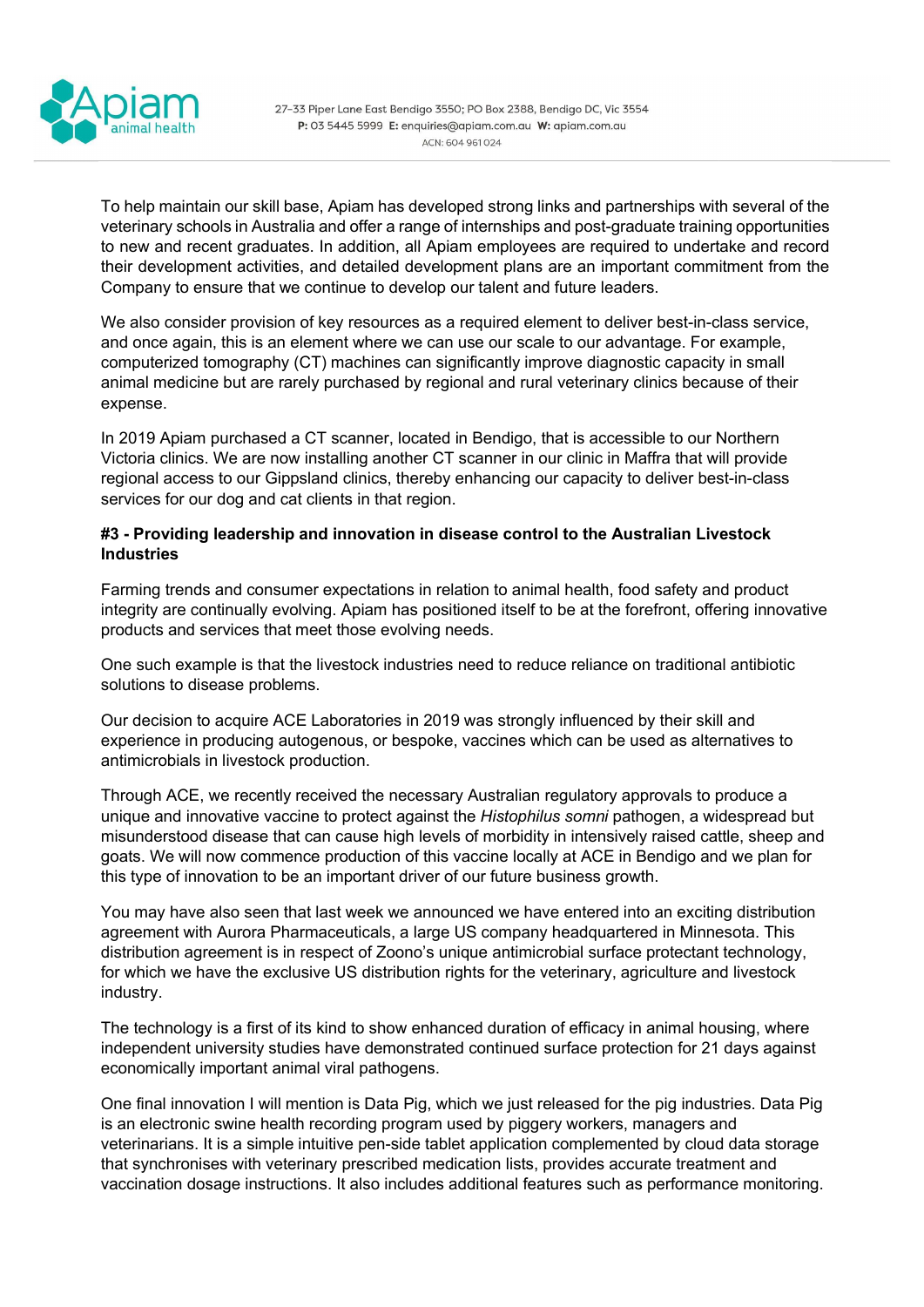

27-33 Piper Lane East Bendigo 3550; PO Box 2388, Bendigo DC, Vic 3554 P: 03 5445 5999 E: enquiries@apiam.com.au W: apiam.com.au ACN: 604 961 024

Data Pig has several unique attributes. We see it as having the potential for significant penetration within the pig industry, both nationally and internationally. As well as contributing positively towards National Antimicrobial Resistance Strategies, Data Pig ensures compliance with quality assurance systems through comprehensive recording, replacing unreliable & inconsistent paper records and allows critical decisions to be made with whole team input, including owner, manager, and veterinarian.

## #4 - Building a great workplace

Apiam's employees are our greatest asset, and we maintain a strong focus in improving the wellbeing and development of our people. Simply, we aim to be the employer of choice in our industry. Flexible workplace practices, market leading remuneration policies and enabling our staff the room to manage and drive their own careers are increasingly important in the veterinary industry to attract and retain the best talent.

And through our work in this area, we have identified a few grim industry statistics relating to employment of veterinarians in Australia that Apiam is committed to turning around. One of them is mental health. Apiam has been at the forefront of implementing a mental health strategy to address the underlying issues. We have trained 51 mental health first aid officers that support our locations and we have also put in place an employee assistance program where our team can access professional counselling sessions with a qualified psychologist or social worker. Apiam has also introduced an additional paid leave day to support mental wellbeing and has joined forces with Smiling Mind to help promote mindfulness across our 700+ person workforce.

Another of the Company's major initiatives to address work-life balance issues, often associated with rural and regional practices that are expected to service their communities 24/7, is the implementation of Apiam's proprietary software-based triage service. This is a service run by experienced veterinary nurses who manage after hour calls and triage cases, giving busy veterinarians the ability to remain focused on emergency cases. Since its launch in late 2020, Apiam's triage service has reduced the number of after-hours calls going to our vets by around 60%.

We have also successfully used technology over the past year to improve the safety and wellbeing of our workforce and have taken a leadership role in the Australian cattle industry through our innovative approach to reduce the risk of injuries when handling cattle in yards and in crushes.

As the business grows, your Board will continue to pursue excellence in environmental, social and governance standards and we have made significant progress in these areas in 2021. Respect for the environment, sustainable farming practices and antimicrobial stewardship are fundamental to the day to day lives of our rural and regional customers and we are acutely aware of the need to continuously improve and innovate in these areas. We are on track to launch our Corporate Sustainability Strategy in the current financial year and expect to report our progress in this area on a periodic basis moving forward.

To close, I am confident that we have the right strategies to build a bigger, better, more resilient Apiam with durable competitive advantages that enhance our long-term profitability, our ability to service our clients, and our ability to remain innovative. And, although it is work in progress, I am also confident that management is executing these strategies in a timely and proper fashion, as I hope the examples I have just provided demonstrate.

Before I hand over to Chris for his operational update, I would like to acknowledge our management team and the entire Apiam workforce for their commitment and drive over the past twelve months, particularly as we have all continued to navigate the impacts of COVID-19 on our personal and professional lives.